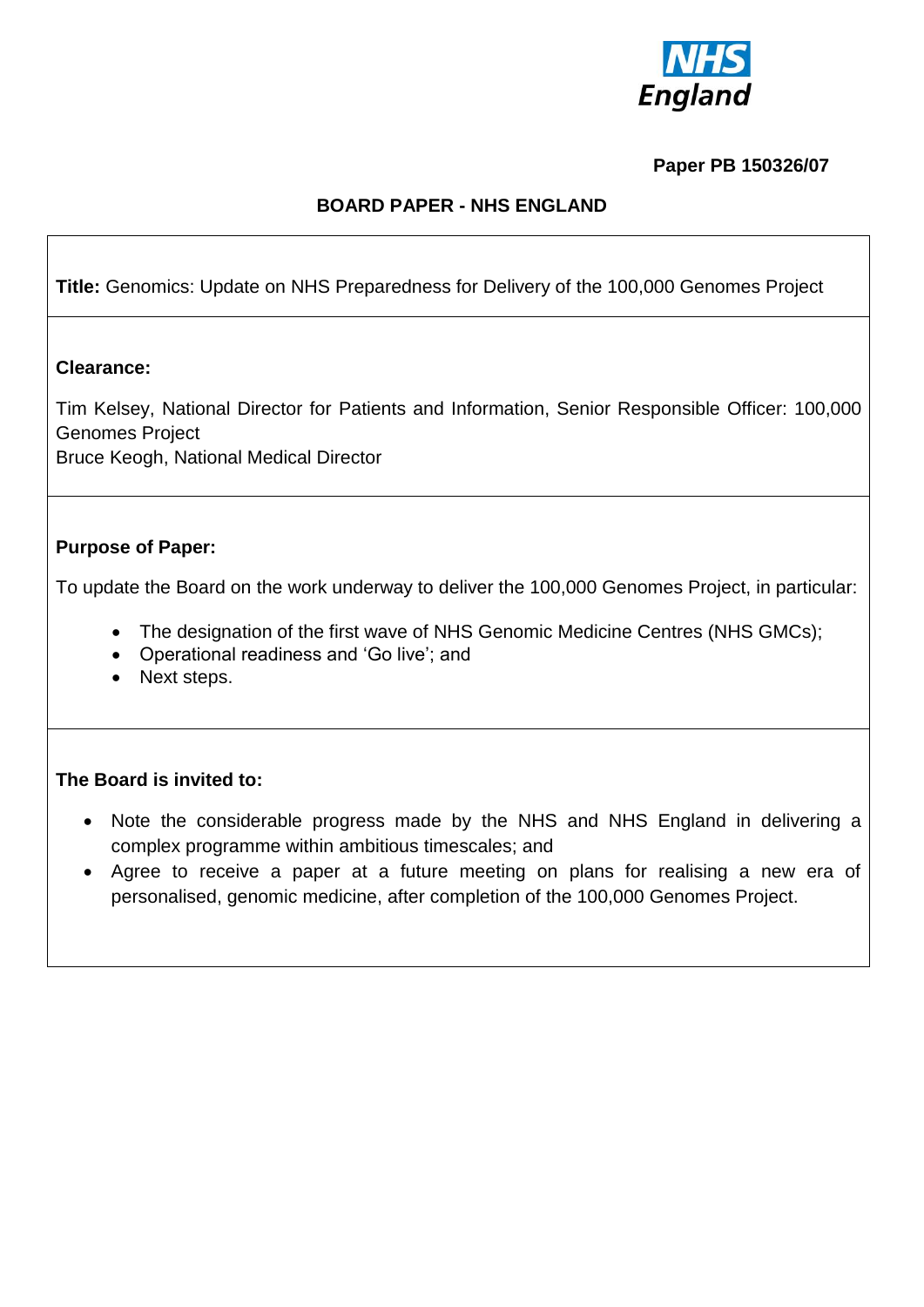# **Genomics: Update on NHS Preparedness for Delivery of the 100,000 Genomes Project**

## **Introduction**

- 1. On 10 December 2012, the Prime Minister set out an ambitious vision for genomics in the UK, and committed to sequencing 100,000 whole human genomes by the end of 2017, focusing on patients with inherited and rare diseases and certain cancers.
- 2. NHS Genomics Medicine Centres (NHS GMCs), which will collect the 90,000 genomes required for the main programme, started to become operational from March 2015. NHS England is on course to complete its commitment to putting in place appropriate arrangements to enable the acquisition of a maximum of 90,000 samples and accompanying clinical data of sufficient quality to enable whole genome sequencing under the contractual arrangements between Genomics England and Illumina (the company Genomics England has procured to deliver the sequencing and support the analysis of the genomes).
- 3. Successful delivery of the Project stands to position the NHS as a global leader in realising a new era of personalised medicine for the benefit of patients. The Project also stands to make a major contribution to economic growth through establishing the UK as the international base for genomics science and industry.
- 4. This paper updates the Board on the designation of the NHS GMCs, their operational readiness and 'Go live' position. It also sets out next steps for the Project and beyond.

## **NHS Genomic Medicine Centres - Designation**

- 5. Since summer 2014, NHS England has led a robust procurement exercise and contracting process to select and ensure the operational readiness of the first wave of NHS GMCs.
- 6. Stage One of the Invitation to Tender (ITT) ran over the summer to assess potential applicants for pre-qualification for Stage Two. At Stage Two, applicants were required to demonstrate how they would meet the service specification and the contract between the NHS GMCs and NHS England, as approved by the NHS England Genomics Programme Board. Applicants were provided with the opportunity to request further clarification and discuss specific issues relating to the documentation.
- 7. Applicants were also invited to attend Provider Information Days (since July 2014). These events ensured all potential providers received consistent, accurate information to support them through the procurement and contracting process. They also provided an opportunity to share experiences, understand challenges, and learn from those involved in Genomics England pilot sites. (Since the designation of the NHS GMCs these have become NHS GMC Network Meetings focussing, for example, on the ITT2, the contract, patient consent and eligibility, informatics and data, and governance and partnership working).
- 8. An Evaluation Team was established to assess all the applications at both Stage One and Stage Two of the process. This was a cross-delivery partner team, chaired by the Chief Scientific Officer, with relevant experience and expertise drawn from across NHS England, Genomics England and the Department of Health (DH).
- 9. As part of the assessment process, a cross-section of the Evaluation Team (with expert representation from NHS England, Genomics England and DH) undertook a site visit to each of the Stage Two applicants to confirm and clarify the content of the applications submitted. These were very well attended, averaging 25 members of NHS staff, in addition to attendance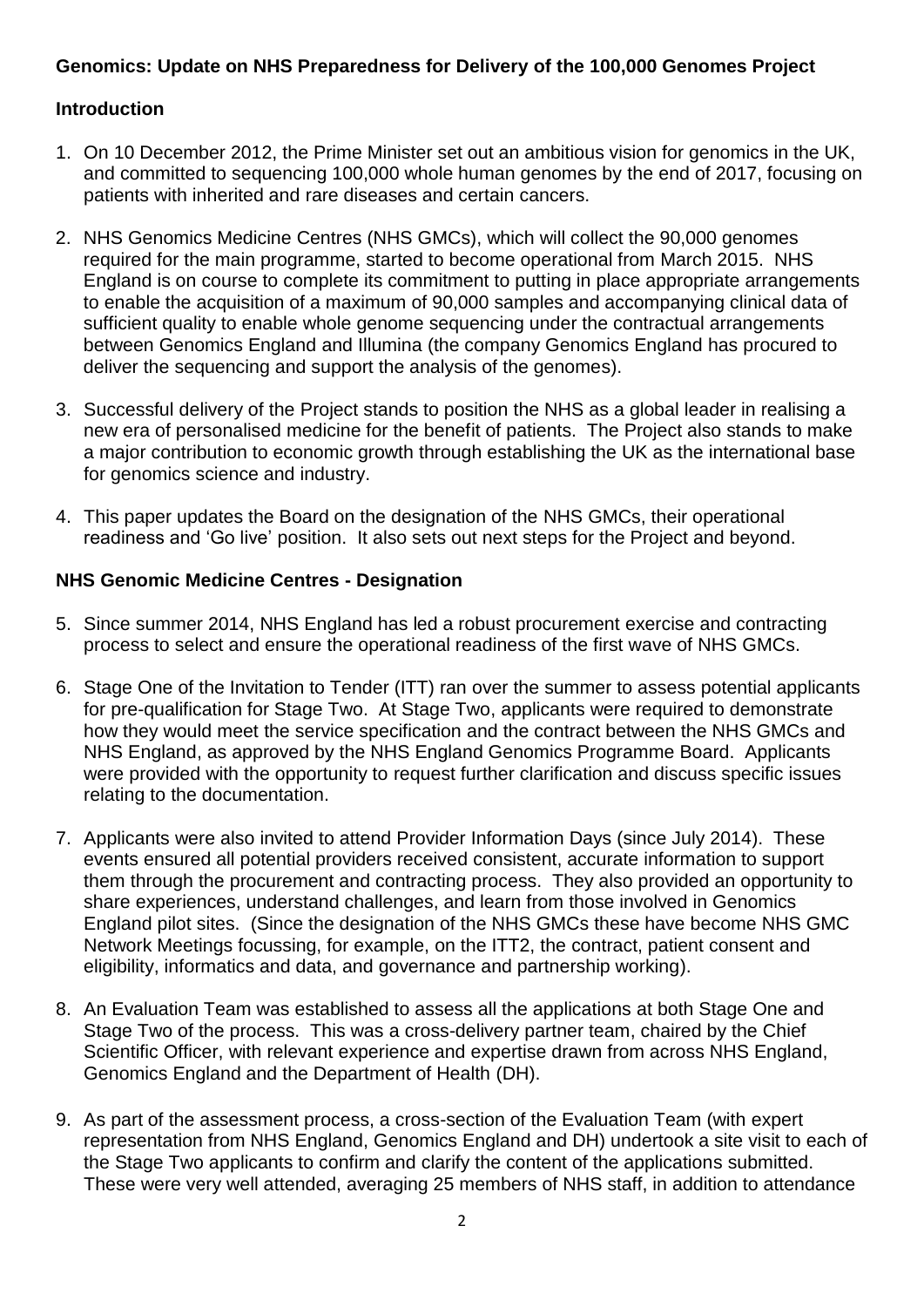from patients in some cases. These site visits have evidenced considerable innovation in the NHS in relation to:

- patient and public co-production in designing the genomics service;
- the creation of cross-specialism genomics multi-disciplinary teams;
- workforce training, particularly in relation to consent requirements;
- collaboration across multiple trusts and with academic partners; and
- linkage with Academic Health Science Network priority areas.
- 10.The Genomics Procurement Board formally ratified and approved the Evaluation Team's recommendations in full on 8 December 2014. A press conference attended by the Minister for Life Sciences and representatives from Genomics England and NHS England was held on 22 December 2014 to publicly announce the 11 designated first wave NHS GMCs (**Annex A**). More than 25 journalists attended the briefing session which resulted in positive press coverage across the national press.

## **Operational Readiness**

- 11.NHS England has further demonstrated its commitment to the successful implementation of the 100,000 Genomes Project through the establishment of an Implementation Unit comprising the following expertise:
	- Programme management coordination with the national partners involved in the 100,000 Genomes Project;
	- Programme Delivery Unit working with each of the NHS GMCs;
	- Contracts and finance management to monitor performance of the NHS GMCs;
	- Communications, media, Network of Best Practice, and Patient Participation;
	- Laboratory improvement;
	- Informatics and data quality; and
	- NHS service improvement and pathway transformation.
- 12.Additionally, the Patients and Information Directorate will recruit national expertise to provide strategic policy support in informatics architecture, data security and annotation capability for the Project, and a national strategic media and external communications lead has been identified.
- 13.Final draft contract and service specification documentation was issued to all NHS GMCs week commencing 26 January 2015. During February, conversations were held with individual NHS GMCs to agree sample trajectories and other operational matters pertaining to their contractual obligations, prior to contract completion.
- 14.Sample trajectories by both cancer and rare disease were allocated to each individual NHS GMC across the term of the contract. A reserve of 10,000 samples was held back for allocation to the second wave of NHS GMCs and to expand the remit of the North East and North Cumbria GMC (currently designated for rare disease only) to include cancer sample collection. From the submissions at the second stage of the first wave procurement, it has been identified that there is additional activity potentially available (at least 30,000 more samples overall), should any short fall become apparent. This has been carefully matched to the sample supply with the signed Illumina contract requirements, such that there should be a slight oversupply.
- 15.A team, again led by the Chief Scientific Officer with representation from Genomics England, has visited each NHS GMC to discuss the bespoke elements of their contracts and assess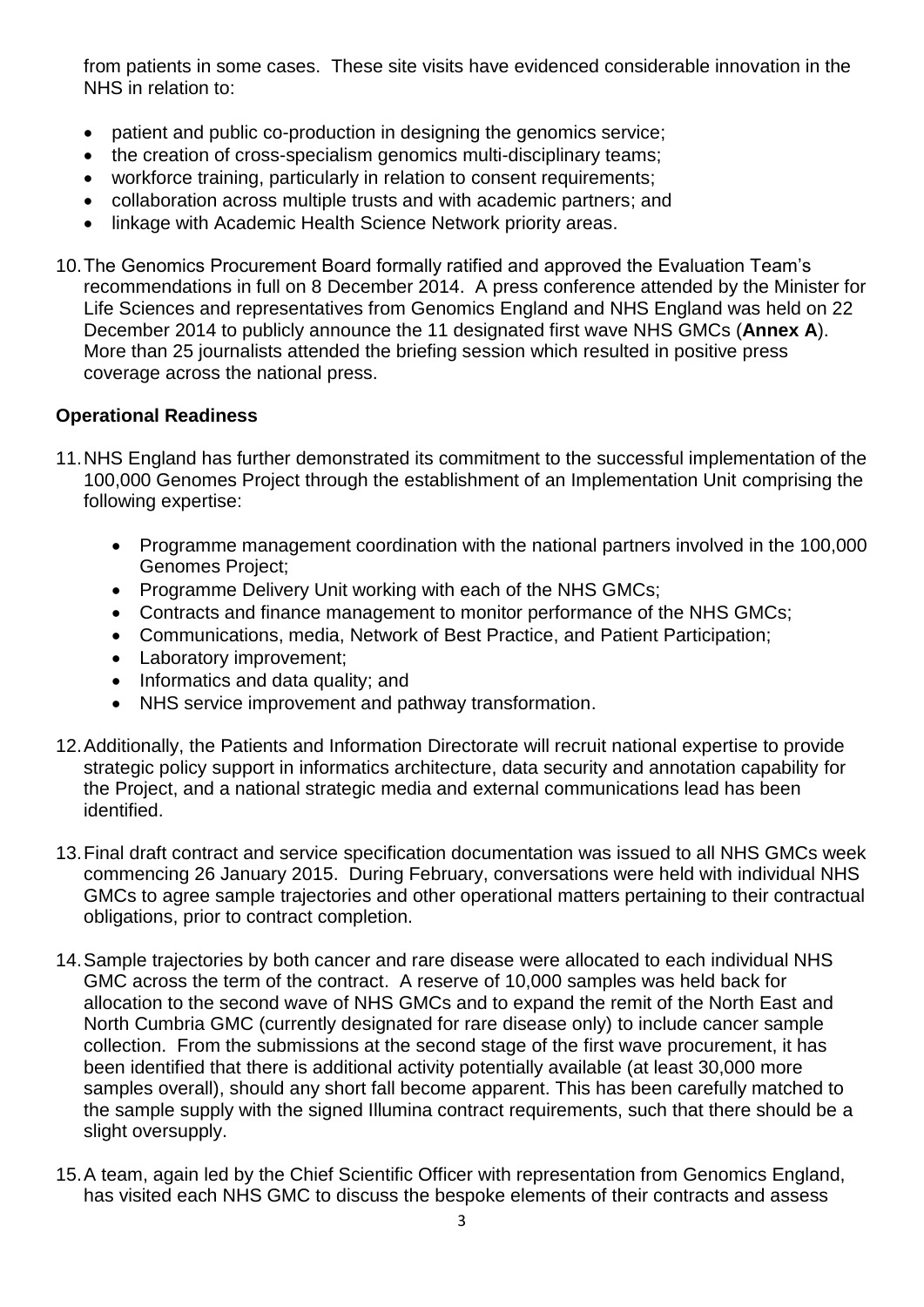operational readiness to commence rare disease participant recruitment to 'Go live' from March 2015. Three groups of NHS GMCs were identified:

- those that were operationally ready;
- those not operationally ready; and
- those that were not able to sign contracts due to reconsideration of their business model.
- 16.Final contracts were issued to all NHS GMCs on 25 February 2015. Contract signature for those NHS GMCs that were operationally ready to 'Go live' commenced during March. Where NHS GMCs were not operationally ready, the Implementation Unit provided significant support to enable commencement.
- 17.The SRO for 100,000 Genomes Project will update the Board on the most recent position in relation to contract signature and 'Go live' at the Board meeting.
- 18.The 'Go live' date to commence cancer sample supply has been delayed as Genomics England continues to conduct pilot studies to determine the optimal processing arrangements to provide successful whole genome sequencing. Discussions have been held as to how the 10 NHS GMCs providing the cancer samples will be involved in a pilot phase before a Genomics England/NHS England agreed 'Go live' date. This will ensure that the samples the NHS GMCs provide in any enhanced sample processing arrangement will yield whole genome sequencing of the right quality before commencing full-scale recruitment to the main programme.

### **Operational Readiness – Dependencies**

- 19.Contract signing and 'Go live' was dependent on the Research Ethics Committee (REC) providing its approval of the Genomics England Protocol. In light of the recent Health Research Authority (HRA) decision to pilot a new category and submission mechanism for the REC review of those projects wishing to establish large datasets associated with Biorepositories, Genomics England pursued REC approval for the 100,000 Genomes Project under this category.
- 20.REC approval was received on 19 February 2015. Following this, NHS GMCs required a short period (2-3 weeks) to allow for printing and booking clinics.
- 21.Operational readiness was also dependent upon Genomics England confirming:
	- finalised data set requirements;
	- the data interface and tools they will provide NHS GMCs;
	- the securing of N3 connectivity;
	- the data quality assurance processes that they will put in place; and
	- each NHS GMC agreeing to the final terms of the Genomics England Material Transfer Agreement and Data Sharing Agreement.
- 22.A programme of work was put in place to address NHS GMC concerns in relation to IT functionality and clinical governance, in particular, to provide confidence, technical assurance and functionality between Genomics England and the NHS systems. The NHS GMC Improvement Day on 5 March 2015 provided clarity and resolution on these issues.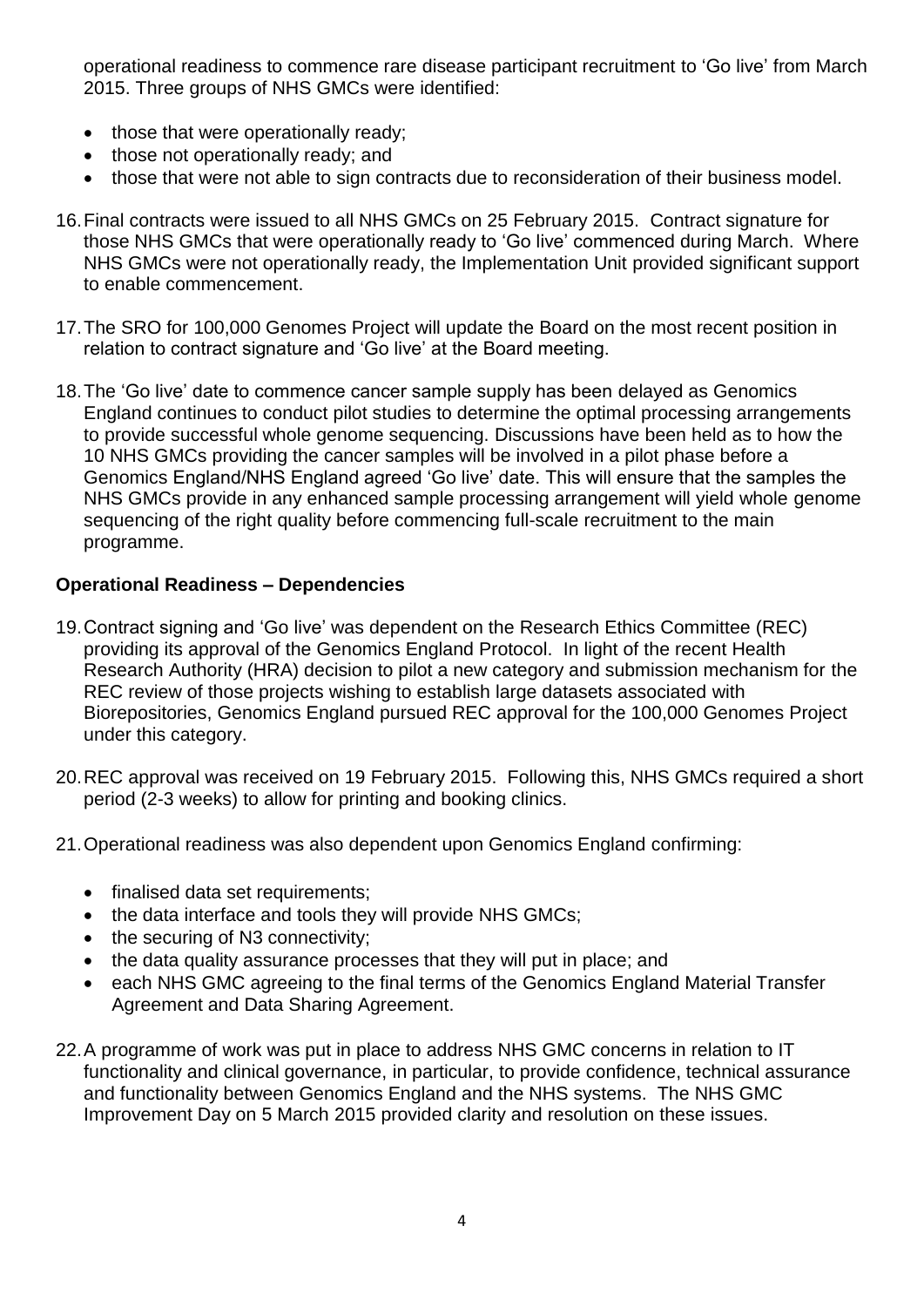## **Next Steps**

- 23.The designation process for the second wave of NHS GMCs will start from April 2015.
- 24.Focus is now being given to how to best use the catalyst the Project provides to engage with the NHS on the emerging science and clinical utility of genomics, and the potential improvements in clinical care it offers in relation to the prediction and prevention of disease, precise diagnosis and personalised treatment.

#### **Recommendation**

25.The Board is invited to:

- note the considerable progress made by the NHS and NHS England in delivering a complex programme within ambitious timescales;
- agree to receive a paper at a future meeting on plans for realising a new era of personalised, genomic medicine, after completion of the 100,000 Genomes Project.

**Tim Kelsey Sir Bruce Keogh National Director for Patients and Information National Medical Director**

**March 2015**